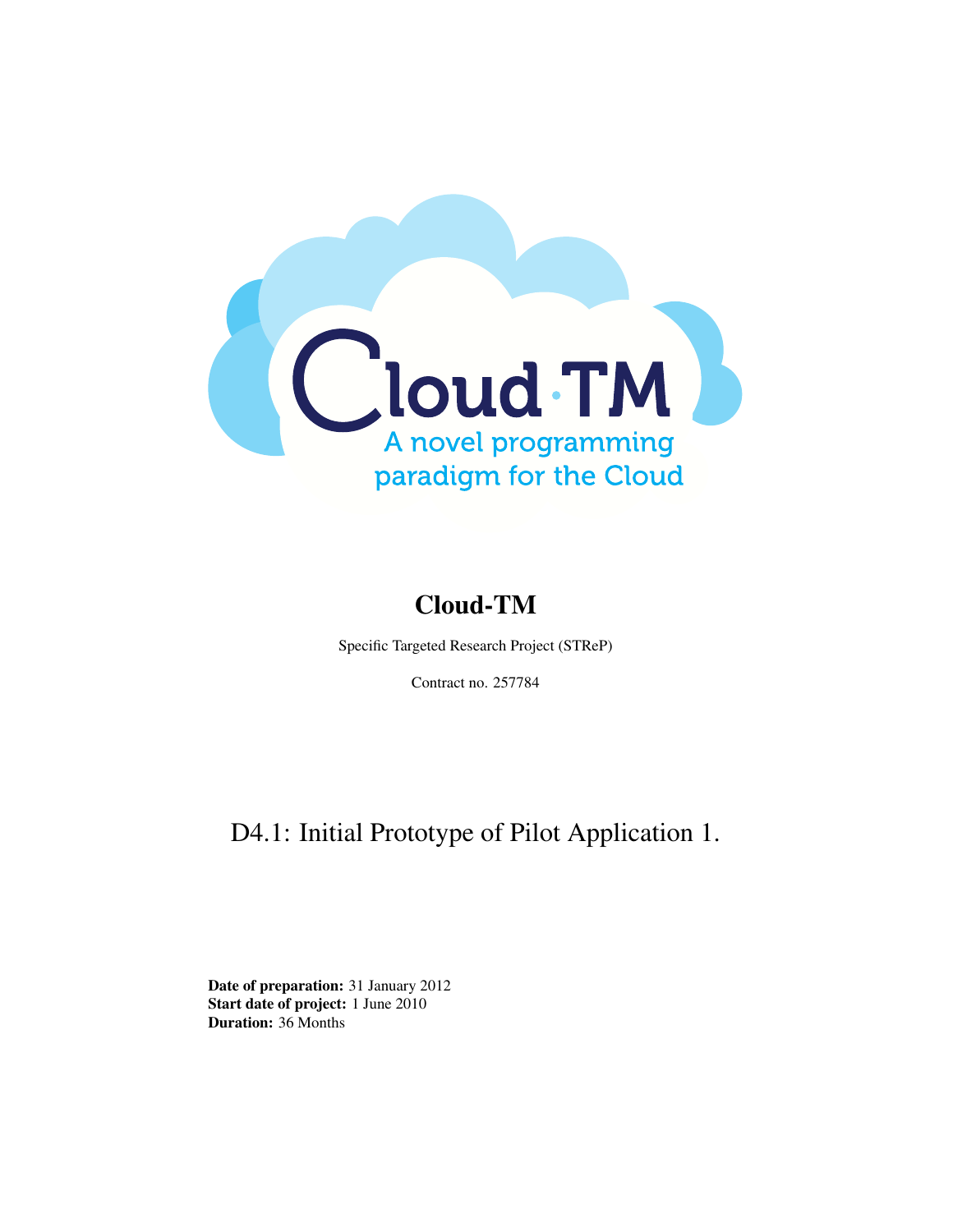## **Contributors**

Vittorio Amos Ziparo, Algorithmica Fabio Cottefoglie, Algorithmica Marco Zaratti, Algorithmica Francesca Giannone, Algorithmica Paolo Romano, INESC-ID Sebastiano Peluso, INESC-ID Joao Cachopo, INESC-ID Sérgio Miguel Fernandes, INESC-ID Sanne Grinovero, RHAT Manik Surtani, RHAT



(C) 2010 Cloud-TM Consortium. Some rights reserved. This work is licensed under the Attribution-NonCommercial-NoDerivs 3.0 Creative Commons License. See http://creativecommons.org/licenses/by-nc-nd/3.0/legalcode for details.

——————————————————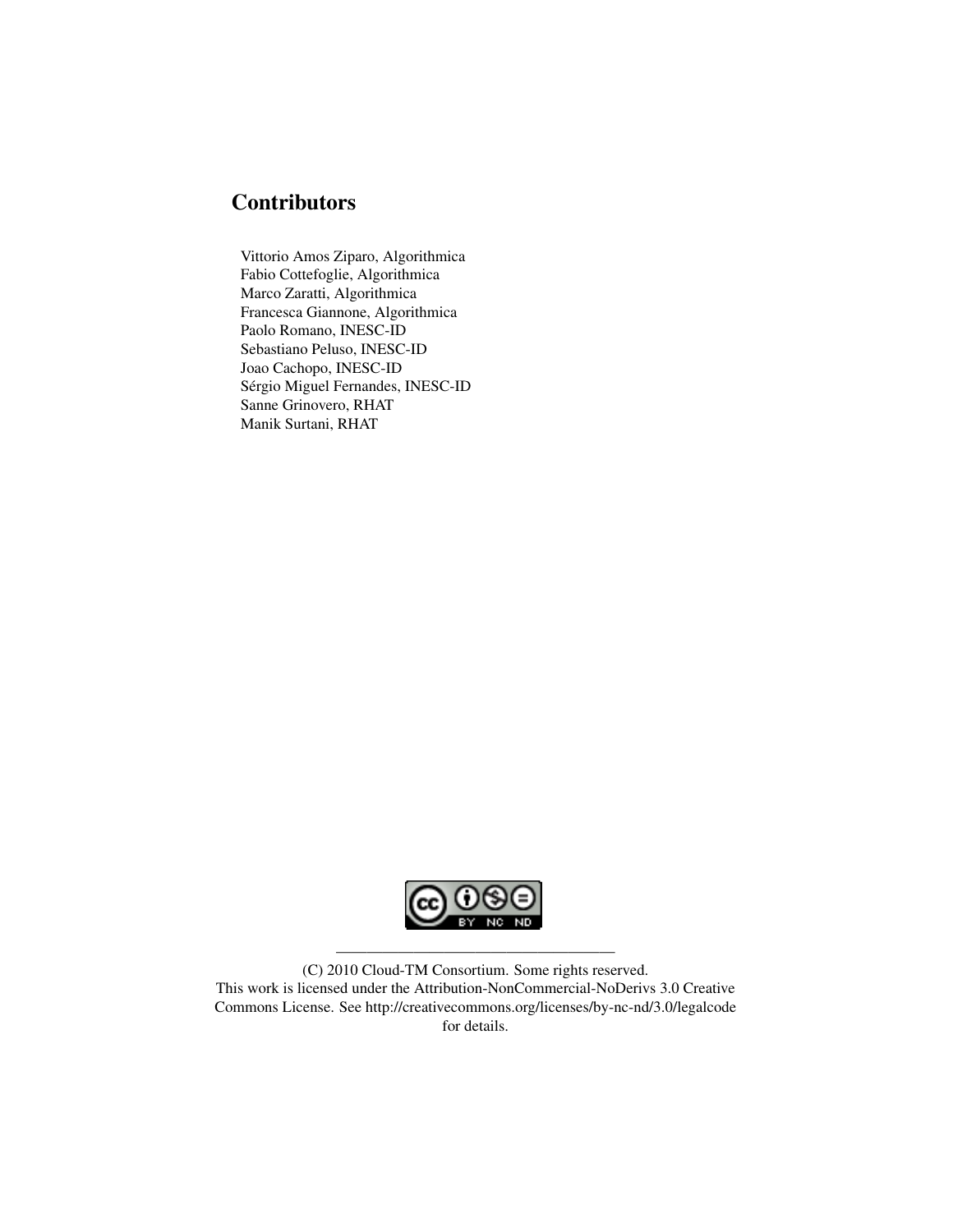## Table of Contents

| $\mathbf{1}$ | <b>Introduction</b>           |    |
|--------------|-------------------------------|----|
| $\mathbf{2}$ | <b>MADMASS</b>                | 6  |
|              | 2.1                           | 9  |
|              | 3 The GeoGraph Pilot          | 11 |
|              |                               | 11 |
|              |                               | 12 |
| 4            | Data Contention               | 15 |
|              | 5 Conclusions and Future Work | 17 |
|              | <b>A</b> Getting Started      | 19 |
|              | <b>References</b>             | 21 |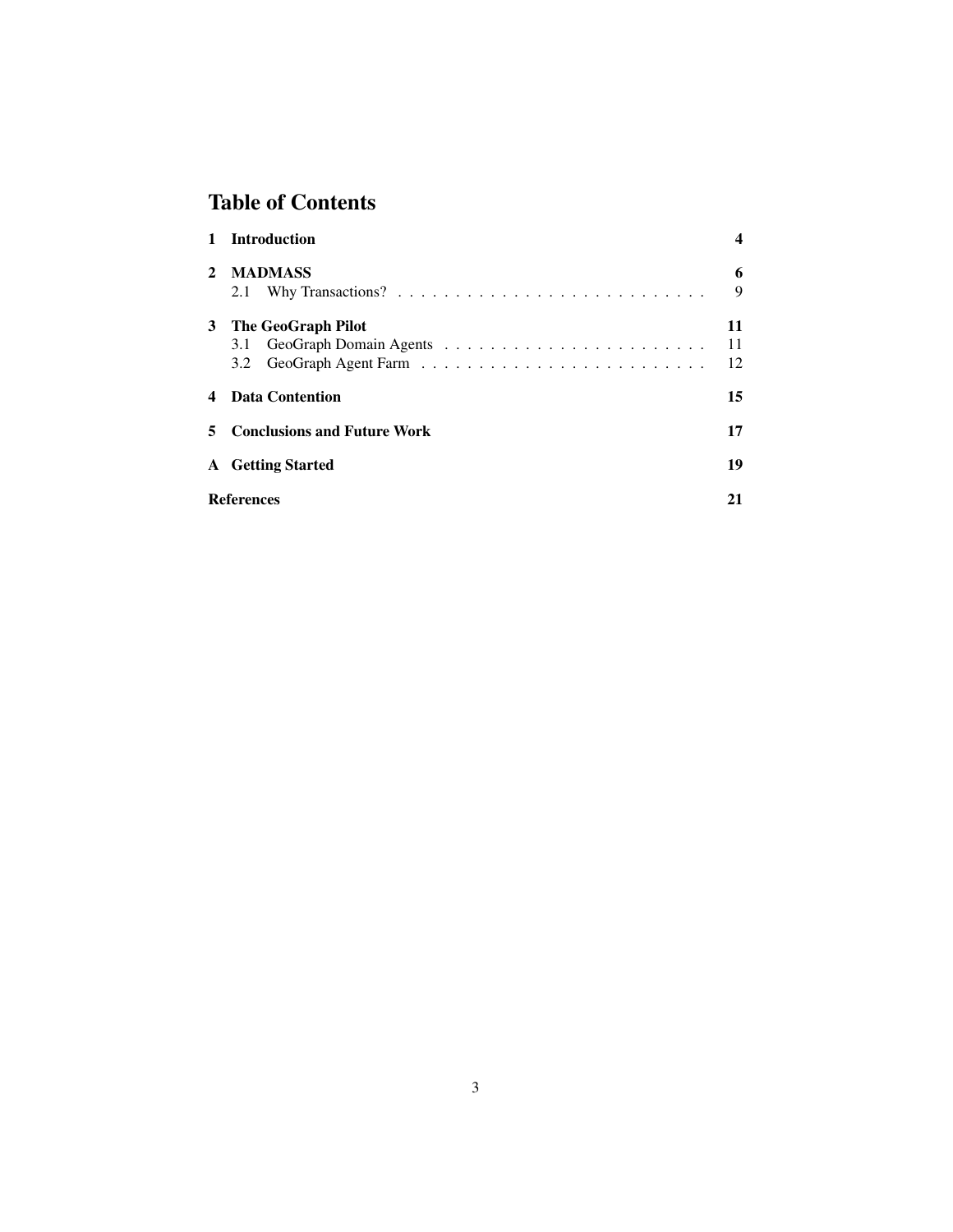## 1 Introduction

Apps for smart-phones are rapidly gaining attention as they are considered to be the core of the next generation of applications for the Internet [1]. A key distinguishing feature of smart-phone apps is that they can be used from almost any location, providing information on the position of its user through a GPS device or by triangulation on WI-FI access points and Cellular towers. Thus, it is not surprising that many smartphone apps have Location-based Mobile Social Networking (LMSN), aka geo-social networking, facilities. The basic idea behind LMSN is to provide a second generation of Social Networks (a killer application for the web) that can take advantage of the position of the users in order to provide innovative services. Notably, LMSN are supported by a significant market share, as ABI Research estimates LMSN will generate global revenues of \$3.3 billion by 2013 [2]. The LMSN market is already very rich and features a wide spectrum of products developed both by well known corporations and by independent players (see [3] for an exhaustive list of products).

For example, both Google and Microsoft developed their own LMSNs, called Latitude [4] and Vine [5], respectively. Nokia, instead, recently bought a similar product from an independent player, called Plazes [6]. Pairwise, there are many independent companies which are developing their own innovative products [7–12].

Pinning down mobile social networks to their core, one can think of such systems as client-server architectures, where:

- clients are smart-phones that periodically send location data and that can retrieve data on the state of the social network;
- server side applications are in charge of maintaining a consistent representation of the data and are required to provide up to date information on the relations among users based on their location. For example, a location mobile social network may require to maintain a data structure that dynamically keeps track of all the friends of each user within a given distance.

In this document, we describe the initial prototype of GeoGraph: the first pilot of the Cloud-TM framework. GeoGraph is an open-source framework (distributed under the terms of the GNU Lesser General Public License) for tracking location data and dynamically computing relationships among users. In particular, GeoGraph maintains a graph (called GeoGraph) where nodes are users and where edges connect users who are within a given distance from each other.

GeoGraph may experience sudden peaks of the load, due to the exponential growth phenomenon exhibited by social networks. Moreover, LMSN may experience flash crowds triggered by social events, like concerts or conferences that cause hot-spots in specific geographical regions. Indeed, flash crowds often overload web systems to a point when their services are degraded or disrupted entirely [13]. Being a generic framework, GeoGraph supports the development of a wide range of LMSN applications characterized by highly heterogeneous and dynamic workloads exhibiting diverse data access patterns and conflict rates. This will provide Cloud-TM with realistic use cases to assess the effectiveness of its self-tuning mechanisms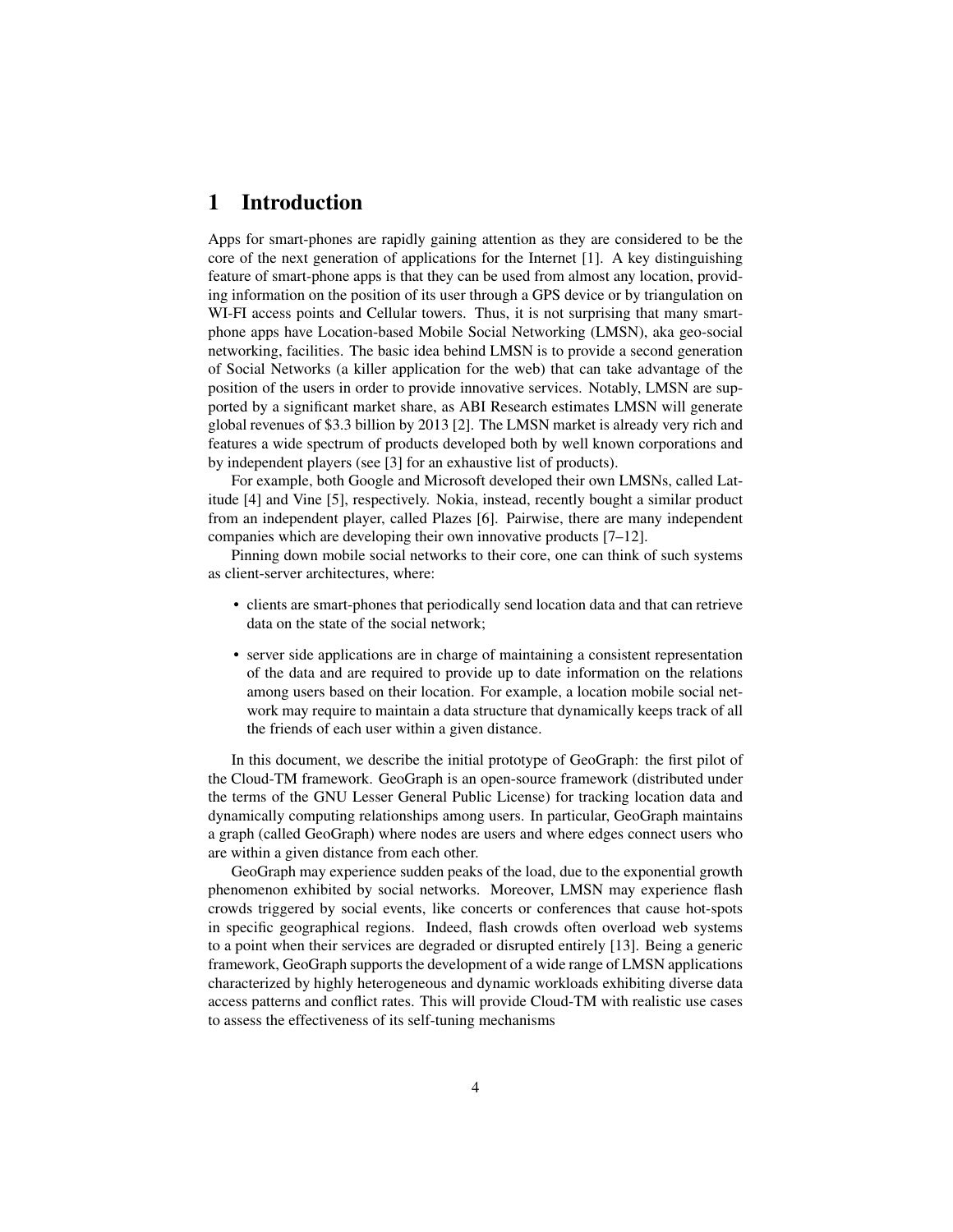In fact, on one hand, GeoGraph's clients frequently update the state of the graph nodes (i.e., position of users). On the other one hand, the server side part of the application is responsible for using this information to dynamically compute the topology of the graph, i.e.: adding edges to nodes (users) that get close to each other, delete edges among nodes that move away from each other. In order to enhance scalability and ensure a timely update of the graph, these updates are performed in parallel, by multiple threads possibly residing on different nodes. Thus, the data access pattern of Geo-Graph (or, more precisely, of the LMSN applications developed using the GeoGraph's framework) appears prone to generate high contention levels.

GeoGraph is a generic framework that will support the development of a wide range of LMSN applications characterized by highly heterogeneous and dynamic workloads. This will provide realistic use cases to assess the effectiveness of the Cloud-TM platform. In the following, we describe the workload profiles generated by some of the existing LMSN applications:

- 1. low traffic, low conflicts, read-dominated Example: Plazes [6], Latitude [4] and Vine [5] implement variants of micro-blogging (Twitter-style) systems where posts are geo-localized. Notice that, in this case there is no conflict on data because there is no need to compute the GeoGraph. The system must only associate locations to posts. In this type of applications, the frequency of writes (posts) is generally lower than the frequency of reads (people reading the posts). When first launched on the market, systems like Plazes or Latitude will probably have a low traffic because the frequency of posting is low and the user base is small.
- 2. hi traffic, low conflict, read dominated Example: When applications like Plazes and Latitude increase their popularity, and thus their user base grows, they may incur in high traffic peaks. Nevertheless, their workload is dominated by read operations.
- 3. hi traffic, low conflict, write dominated Example: Ipoki [11] and Bilin [12] allow you to share your location in real time. In this case, clients send to the server with a relatively high frequency (say one 1Hz) their location. The location is then made available to other users on a map. In this case, also with a limited amount of users, clients can generate a high traffic on the server, which is mainly write dominated. Nevertheless, there are no conflicts because there is no shared data accessed concurrently. Notice that, in this case there is no need to compute the GeoGraph because users can see users close to them simply by inspecting the map.
- 4. hi traffic, hi conflict, write dominated Example: Avego [14] and Carticipate [15] allow for real-time ride-sharing. In this type of applications, such as for Ipoki and Bilin, clients update their location with a high frequency thus generating a workload that is write dominated. In this case, the GeoGraph is needed to cluster users in complex ways. Nevertheless, when updating edges, different threads may conflict while executing update transactions and, due to the high frequency of the updates of the location of nodes, other conflicts may arise when the data is fetched from the threads in charge of updating the GeoGraph topology (in a similar way to the Bayesian Network Benchmark described in [16]).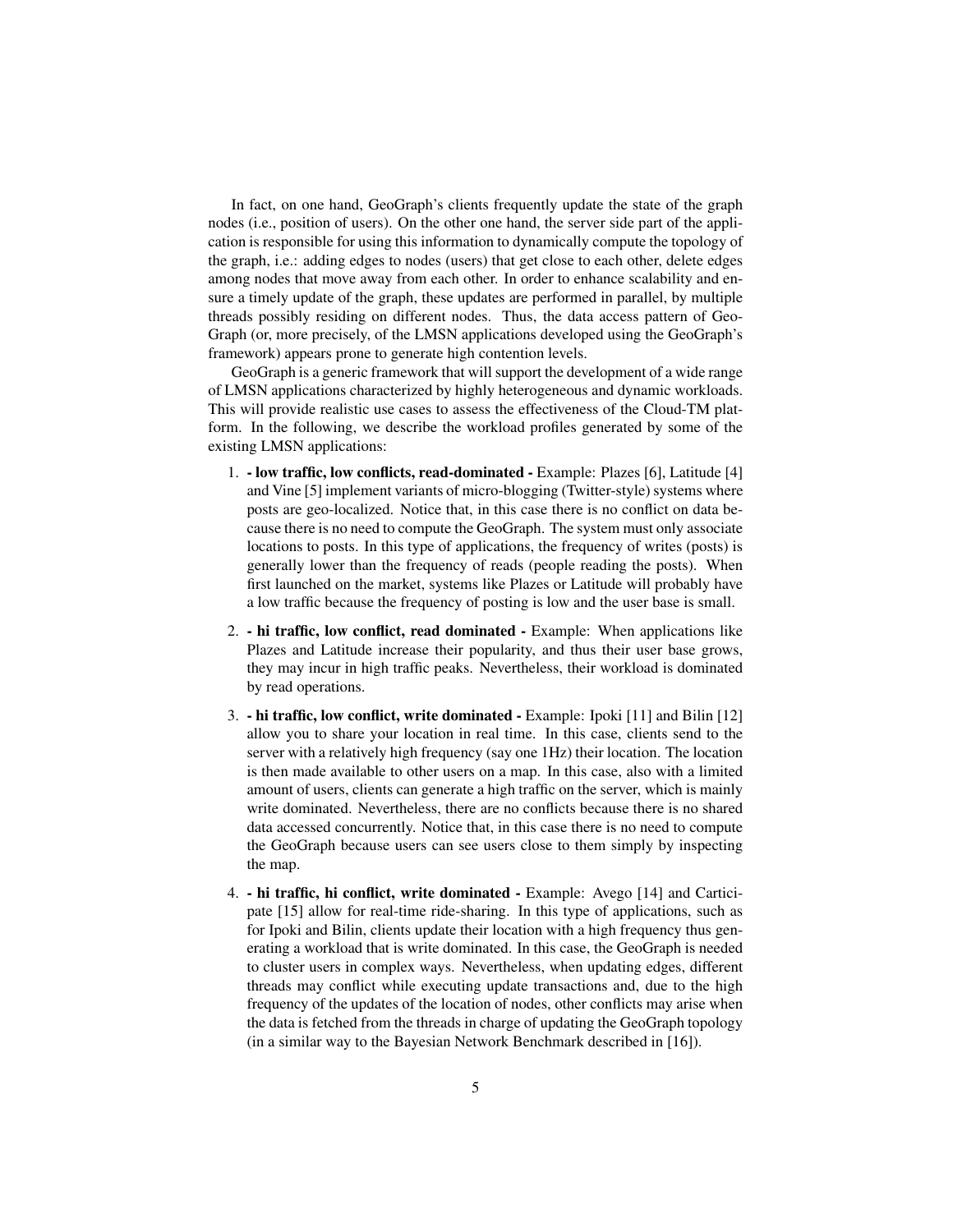## 2 MADMASS

The MAssively Distributed Multi Agent System Simulator (MADMASS) is an opensource framework (distributed under the terms of the GNU Lesser General Public License) for developing rich-client web applications that require scalability and feature (real-time) interactions among users. Target applications include, but are not limited to, Multi-Player Online Games, Transaction Processing Systems, Location-based Mobile Social Networks (or geo-social networks) and cooperative systems (e.g., crowdsourcing apps). MADMASS has been developed in the context of the Cloud-TM project and it constitutes the core of the two Cloud-TM pilots. MADMASS is available at https://github.com/algorithmica/madmass.

MAssively Distributed. MADMASS is at the core of the Cloud-TM pilots, and as such, it is designed for the Cloud. MADMASS relies on the best practices for developing apps for the Cloud and integrates seamlessly with the Cloud-TM platform.

Multi Agent System Simulator. MADMASS has its roots in Artificial Intelligence and Multi-Agent Systems research. These disciplines provide the foundations of the MADMASS programming paradigm, making it a versatile and intuitive framework for developing complex applications that feature a high degree of interaction among users.

The MADMASS project stands on the shoulders of a number of existing opensource projects. MADMASS is a Ruby On Rails<sup>1</sup> Engine. Thus whatever you can do with rails, you can do it with MADMASS too. It supports opensource (Socky, Stilts) and commercial (Pusher) WebSockets<sup>2</sup> implementations for enabling real-time interactions. Rich browser GUIs are possible thanks to HTML5<sup>3</sup> and to javascript frameworks such as MooTools<sup>4</sup> and JQuery<sup>5</sup>.

We leverage on the JBoss technology to deliver MADMASS apps as enterprise apps. We rely on TorqueBox<sup>6</sup> for extending the footprint of Rails application and enabling functionalities such as clustering, load-balancing and high-availability outof-the-box. TorqueBox provides an all-in-one environment, built upon the latest, most powerful JBoss AS Java application server [17].

A MADMASS app is composed of many (intelligent) agents that offer one or more services. When a user contacts a MADMASS app, an agent is assigned to him. The role of this agent is to give the user access to a virtual environment (e.g., a virtual world, a data repository, a social network, ...). Some examples of such apps include, but are not limited to:

- Massively multi-player online games, where agents provide access to the virtual world and ensure that the game is played according to the rules.
- Geo-social apps, where agents can promote social behavior, while ensuring safety and privacy.

<sup>1</sup>http://rubyonrails.org/

<sup>2</sup>http://en.wikipedia.org/wiki/WebSocket

<sup>3</sup>http://en.wikipedia.org/wiki/HTML5

<sup>4</sup>http://mootools.net/

<sup>5</sup>http://jquery.com/

<sup>6</sup>http://torquebox.org/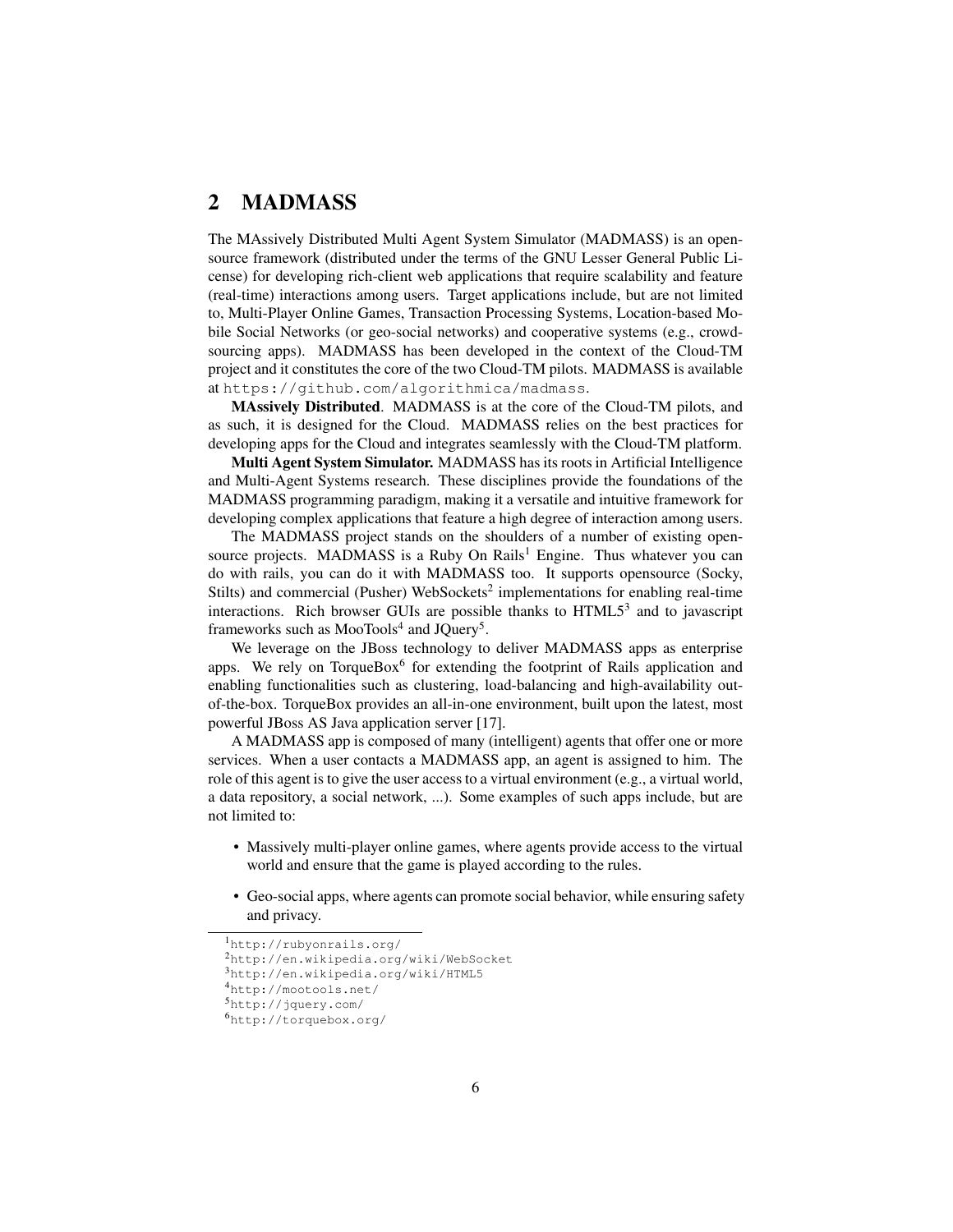- Personal assistant services, where agents can help to optimize schedules, manage shared agendas and calendars, or coordinate industrial processes.
- Mechanisms design, where agents implement distributed protocols for reputation, auctions, trading, crowd-sourcing and, in general, for both cooperative and competitive systems.
- Data management and mining, where agents can help to access and manage knowledge, as, for example, virtual guides in online museums or libraries.

MADMASS makes your life easier when writing MAS apps, as it automatically manages the whole Multi-Agent System execution (technically called, simulation). To this end, developing a MAS app, amounts to developing GUIs, agents and environments. Environments are the data tier of a MAS app and can be coded with any suitable technology (e.g., ActiveRecord [18] or the Cloud-TM data platform [19]). Agents encode the business logic of your application, and must be defined by using a specific Action Pattern that greatly simplifies the development of complex applications. The development of GUIs is supported by a powerful javascript framework that allows for rich interfaces in the browser.

A MADMASS application is composed of three distinct communities of Agents (see Figure 1):

- Domain Agents, that are short-lived agents that execute actions on behalf of other agents while enforcing the business logics of the application.
- Human Agents, that are the end-users of the system typically accessing the system through browsers or mobile clients.
- Autonomous Agents, that are long living agents serving as system daemons, personal assistants, game bots or user simulators. Within each community, agents can have different roles and functions depending on the application domain.

Domain agents expose their services through a JMS interface. Specifically, there is a queue for incoming commands (i.e., the actions queue) and a topic to which clients can subscribe for updates on the domain model (i.e., percepts topic). One of the advantages of using JMS is that agents can be implemented as message processors that are automatically load balanced and clustered by the JMS server (i.e., HornetQ in this case). Moreover, JMS selectors allow us to enforce visibility (and thus privacy) rules on the domain. In order to provide access to the JMS queue and topic over the Internet (e.g., to browsers) we use Stomplets<sup>7</sup> that provide a bridge to WebSockets.

For example, in GeoGraph, the domain model is a graph where nodes are geolocalized entities and edges represent proximity relationships. The graph is persisted on the DSTM and the Domain agents have the responsibility of maintaining this data structure on behalf of the users. A GeoGraph client may, for example, want to post a new geo-localized comment at some location. In order to do so, it will send a "microblog post" request to the action queue. When the request is received an agent will be put in charge of handling such request. In particular, he will

<sup>7</sup>http://stilts.projectodd.org/stilts-stomplet/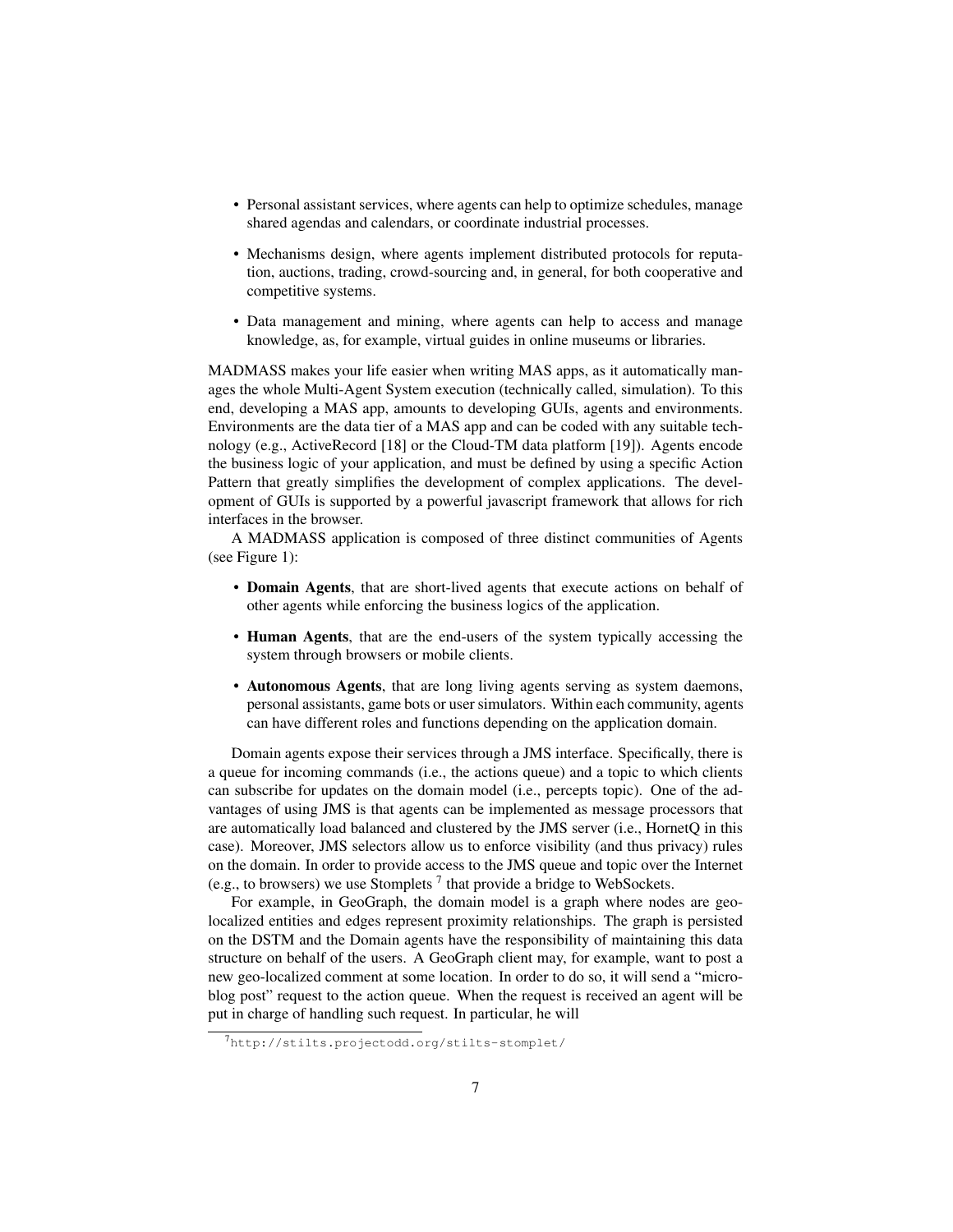

Figure 1: MADMASS Architecture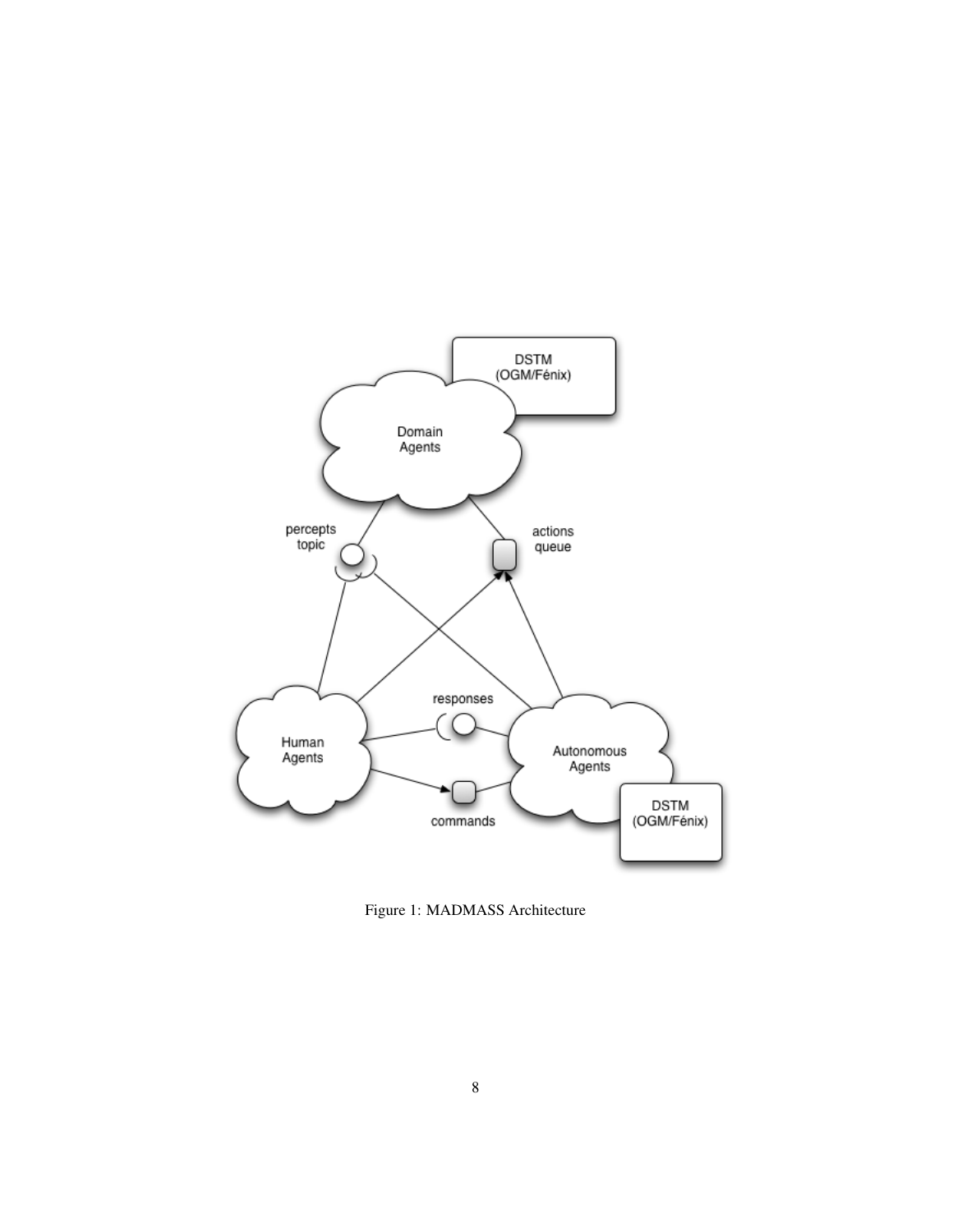- 1. authenticate the user;
- 2. verify the applicability of the action (e.g., is the user close to where he wants to post?);
- 3. make the requested post;
- 4. notify the post to all interested users (i.e., using the percepts topic).

MADMASS also provides a Javascript library for developing user interfaces for Human Agents that simplify both the communication process and the development of rich interfaces that support real-time updates, complex event oriented interfaces, animations and sound.

The third community of agents, Autonomous Agents, can be used to perform several tasks. For the purpose of GeoGraph, Autonomous Agents are used to simulate users. For example, simulators can be used to benchmark the application or, in our case, the underlying Cloud Platform. The Autonomous Agents interact with the domain in the same way human agents do: they send commands to the actions queue and get updates on the environment state through the percepts topic. Moreover, Autonomous Agents offer an interface to Human Agents for managing the Autonomous Agent Community. In particular, authorized users can create groups of agents, possibly of different types. They can also set a simulation speed, pause, start, stop and destroy each group. A more concrete example will be provided when describing the GeoGraph workload generator in Section 3.2.

#### 2.1 Why Transactions?

The MADMASS architecture allows for naturally scaling and well serves for delivering Software as a Service (SaaS) in a Cloud. Nevertheless, the presence of many concurrent agents may lead to conflicts that can put at risk the correctness of the process. To avoid this problem, all actions are performed within a transactional context.

The basic idea is that any operation of the data model must be defined in terms of actions. Actions have a simple, yet powerful, interface that is composed of the following three methods:

- 1. boolean applicable?() This method is in charge of defining when an action can be executed. For example, a buy item action is applicable if the user has enough credit for buying that particular item. This type of method requires only to read data in the domain model.
- 2. *void execute*() This method describes how the domain state changes upon the execution of an action. For example, in a buy item action, the execution subtracts the cost from the buyer's account, adds the cost to the seller's account and moves the item from the buyer to the seller. This type of method usually requires both reads and writes on the domain model.
- 3. percepts build\_perception() is in charge of returning the changes in the environment produced by the execution of the action. In order to be transmitted over the web, such changes are represented as a Hash of strings.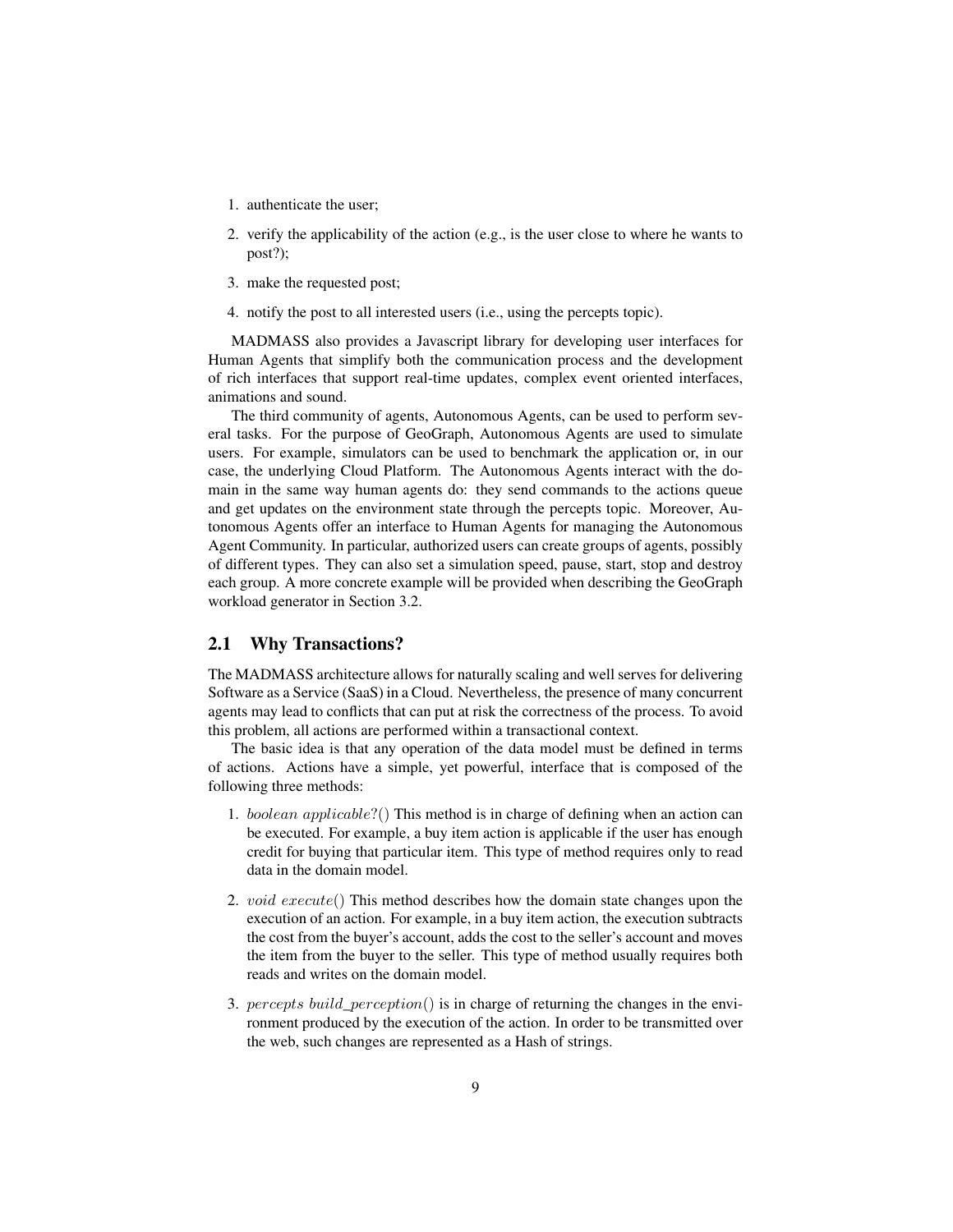The following pseudo code shows the execution of an action  $act$ :

```
Listing 1: Pseudo-code for Action Execution
transaction do{
 if act. applicable?
    act.execute
 percepts = act.build_pereets}
send (percepts)
```
Thus, depending on the type of action and the state of the environment we can have very different type of transactions:

- *read/write transactions.* This is the case of a successfully executed action. The action reads the domain model to verify if it is applicable, and then, it writes the domain model to enforce its effects, and finally, reads the domain model again to build the percepts to be sent through the network.
- *read-only transactions.* This case can happen in two different scenarios. The first, and most common, is the case of sensing actions. These actions have no effects and their only purpose is to perceive the current state of the system. In GeoGraph, this can happen when a user scrolls a map or clicks on a geo-localized post to read it. The second case, is when an action fails. Indeed, such an action verifies that the action is not applicable and builds an error percept. Both operations are clearly read-only.
- *write-only transactions.* This is the case of blind actions, i.e., actions with no preconditions. An example of blind actions, is the move action where agents update the user's position without needing to verify any precondition.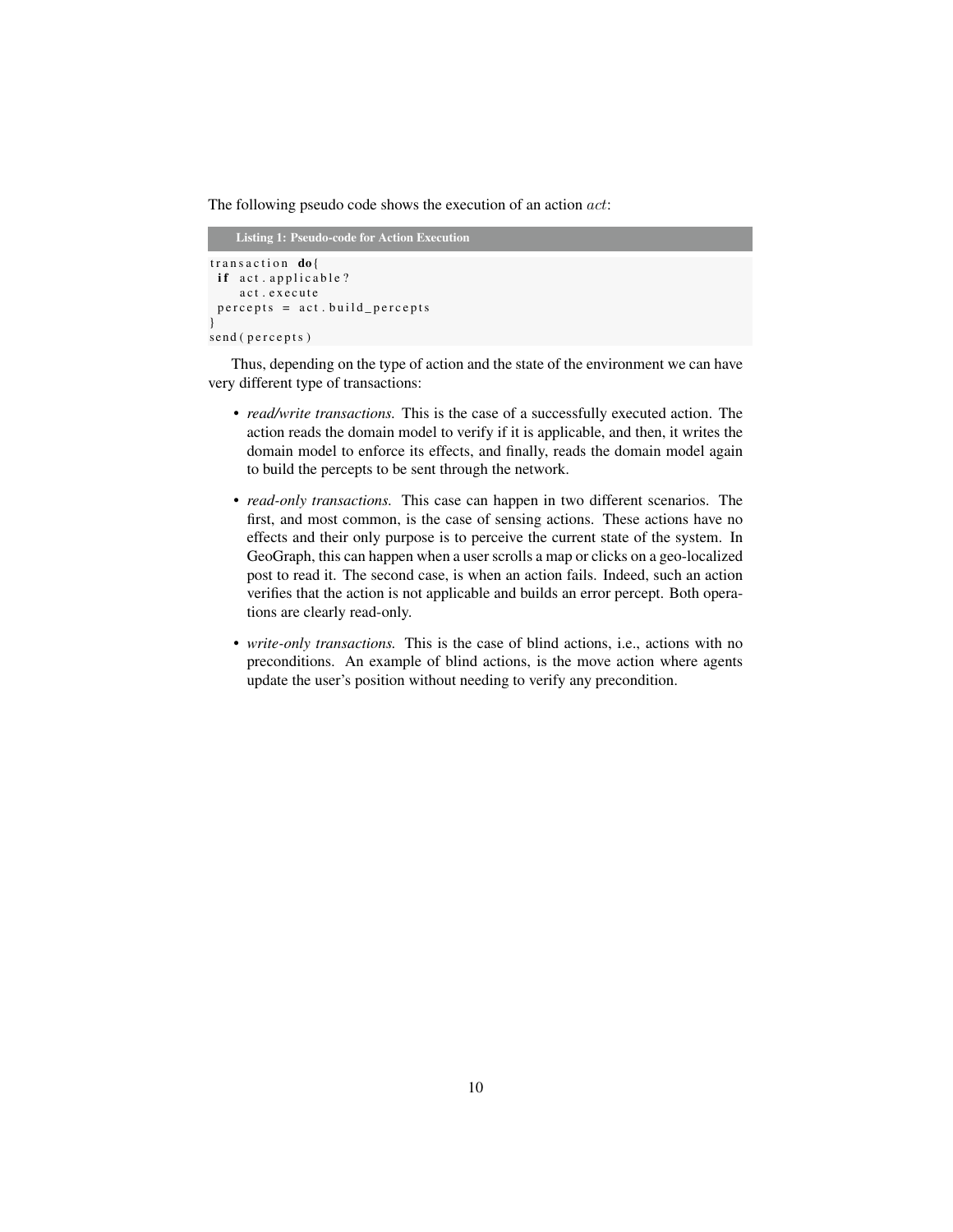## 3 The GeoGraph Pilot

GeoGraph is a geo-social MADMASS app. Being developed on top of MADMASS, GeoGraph is extremely flexible and can be used as a basis for the development of any geo-social app as it implements a set of services, in terms of actions, that are commonly used in many geo-social apps (e.g., position tracking and micro-blogging). To this end, implementing a new geo-social just amounts to developing a new client with the MADMASS GUI. Also extending the services provided by the Domain Agents is fairly simple, as it is enough to define new actions. As a key feature, GeoGraph comes with a load generator that simulates users and that can be used to benchmark applications.

GeoGraph is composed of two components:

- 1. The Geograph Domain, that implements the Domain Agents<sup>8</sup> and the Domain Model<sup>9</sup> by using the Object Grid Mapper of the Cloud-TM Data Platform Programming API.
- 2. Geograph Agent Farm, a workload generator that implements a community of autonomous agents simulating GeoGraph users<sup>10</sup> and the Agent Farm Domain  $Model<sup>11</sup>$ .

#### 3.1 GeoGraph Domain Agents

The GeoGraph domain is a graph where nodes are GeoObjects and where edges represent proximity relations. GeoObjects can be of several types. For the time being, we have two main types of GeoObjects: moving objects (such as pedestrians, bikers and drivers) and still objects (such as micro-blog posts). GeoObjects are associated to Users, and as such a User can have many GeoObjects.

The domain model has been described by using the Cloud-TM DML [19] that allows us to model the domain model once, and generate two different implementations (i.e., Hibernate OGM and Fénix) that can then be benchmarked one against the other.

GeoGraph Domain Agents offer the following set of geo-social services:

- 1. Create a Movable GeoObject. Users can be associated to movable geo-objects that represent their position. This action is usually performed when a user enables a position tracking feature.
- 2. Destroy a Movable GeoObject. Users can destroy their associated geo-object. This action is usually performed when a user disables the position tracking feature.
- 3. Move a Movable GeoObject. Users can change the position of their associated geo-object. This action is performed when a user that enabled position tracking moves. Notice that this action, depending on the speed of the users, can be performed very frequently generating a high write-intensive workload.

<sup>8</sup>https://github.com/algorithmica/geograph

<sup>9</sup>https://github.com/algorithmica/geograph-domain

<sup>10</sup>https://github.com/algorithmica/geograph-agent-farm

<sup>11</sup>https://github.com/algorithmica/geograph-agent-farm-domain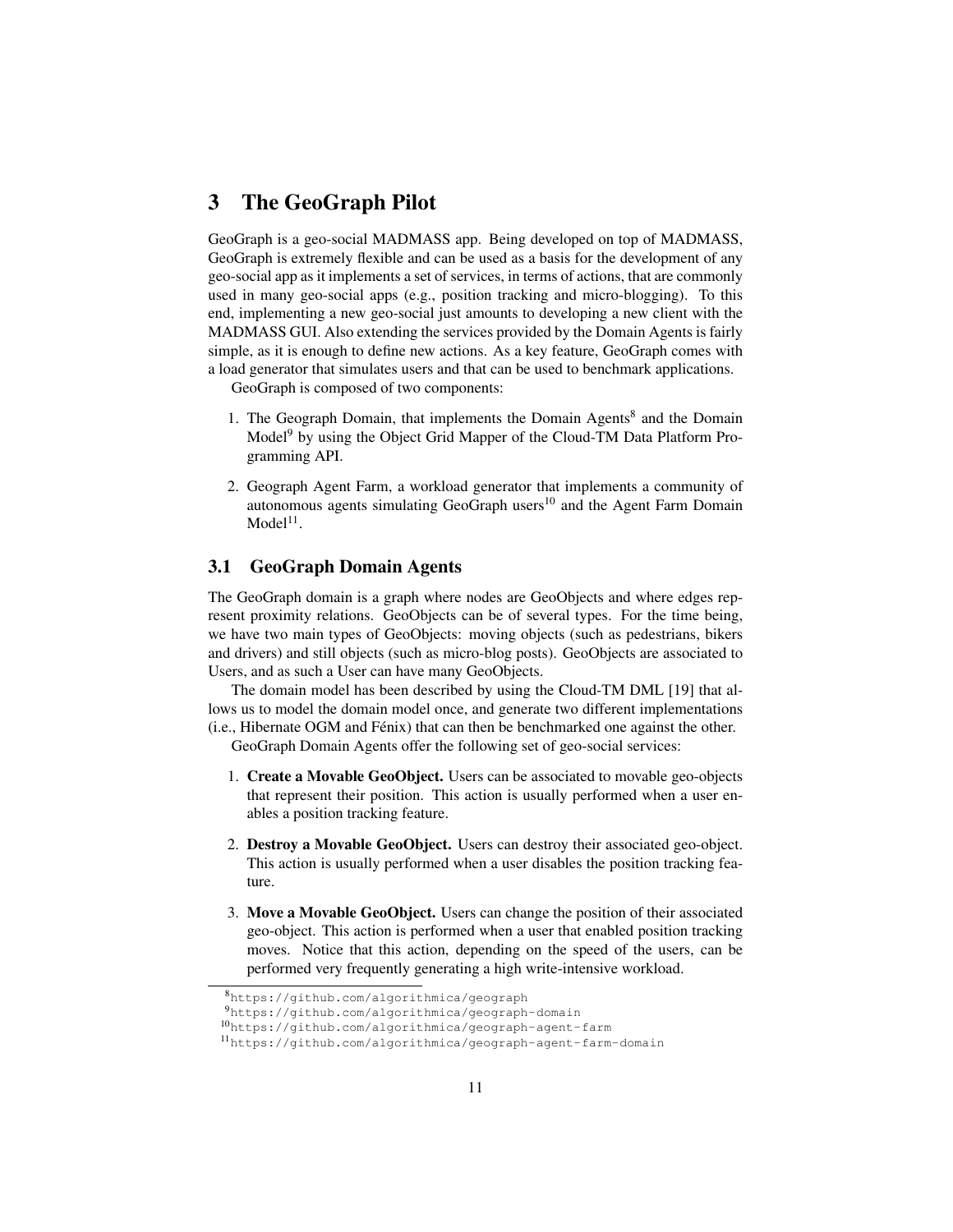- 4. Create Micro-blog post. Users can post a comment in a specific geographical location. Such comments can be, for example, reviews of some event, location, restaurant or a sight , or simply notes from a vacation log. These operations are mainly writes, but are not as frequent (on a per user basis) as move actions.
- 5. Destroy/Edit Micro-blog post. Users can remove or revise existing posts. This type of operation can be also performed by administrators that may want to remove or edit offending posts.
- 6. Read Micro-blog post. Users can read existing posts close to their location or by inspecting a map. Clearly, this type of operation is read-only.
- 7. Update GeoGraph. Domain Agents are in charge of maintaining the geo-social graph by updating nodes and edges. This is the core operation of GeoGraph as this graph structure is fundamental for data mining activities (such as clustering of users) that are fundamental to any social network. In the current prototype we have implemented two separate versions of the graph maintenance service:
	- (a) A first version is implemented as a periodic task that at given intervals iterates over the entire graph and updates its topology.
	- (b) A second version is implemented as a side-effect of performing actions. Every time a GeoObject is created or moved, the action iterates over the nodes to update its connections.

The GeoGraph Domain Agents app offers an interface (see Figure 2) to monitor the evolution of the system. By using the Google Maps API, we show the current set of GeoObjects as Markers on a map. By using the MADMASS architecture, updates on the map are directly pushed on the client. As a result, the Map elements are animated and move on the map. The monitoring interface also shows the graph structure by depicting the edges that connect the GeoObjects. Finally, it is possible to inspect the GeoObjects by clicking on the markers. This operation opens the info window with all the relevant information (e.g., text of a post -if a post-, coordinates, type of object).

#### 3.2 GeoGraph Agent Farm

The GeoGraph Agent Farm is a set of MADMASS Autonomous Agents used to simulate users in order to benchmark GeoGraph and the underlying Cloud-TM platform. Figure 3 shows an overview of the web interface to the GeoGraph Agent Farm. Figure 4 a) depicts the interface for selecting the strategy to update the edges within the GeoGraph. Figure 4 b), instead, shows the interface for creating new groups of simulated users (new group button). Upon the creation of a new group, one can specify the following parameters:

- name of the group;
- type of simulated user (i.e., agents' type);
- number of agents within the group;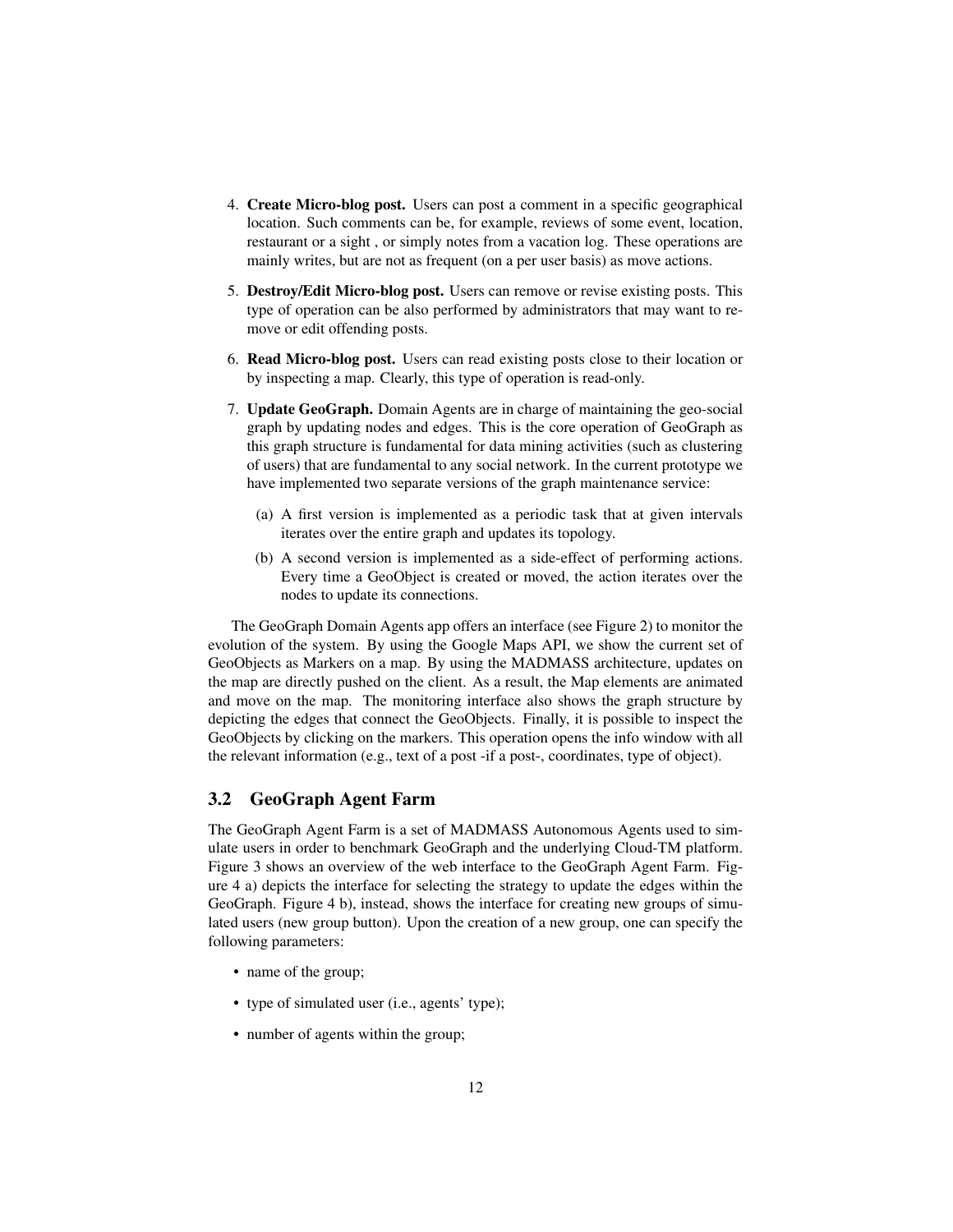

## **GeoGraph Monitor**

Figure 2: GeoGraph Domain Interface

| 000<br><b>GeographCenerator</b><br>$x(\theta)$               |        |             |                                                |   |                                                                  |  |           |                                 |  |  |
|--------------------------------------------------------------|--------|-------------|------------------------------------------------|---|------------------------------------------------------------------|--|-----------|---------------------------------|--|--|
| O localhost:8080/agent-farm/<br>$\leftarrow$<br>$\mathbf{C}$ |        |             |                                                |   |                                                                  |  |           | $\theta$ 2<br>$\frac{1}{2}$     |  |  |
| Apple <i>O!</i> Yahoo!                                       |        |             | 5 http://diveintohtml5 Mysql Issue Coogle Maps |   | VouTube M Online charset/code W Wikipedia A Ruby on Rails - APId |  |           | Other Bookmarks<br>$\mathbf{v}$ |  |  |
| <b>Geograph Agent Farm</b>                                   |        |             |                                                |   |                                                                  |  |           |                                 |  |  |
| Name                                                         | Agents | Delay (sec) | <b>Status</b>                                  |   | <b>Actions</b>                                                   |  | new group | edges processor                 |  |  |
| micro-bloggers                                               | 20     | 40          | stopped                                        |   | $\blacktriangle$                                                 |  |           |                                 |  |  |
| blog-readers                                                 | 50     | 15          | stopped                                        |   | e                                                                |  |           |                                 |  |  |
| <b>bikers</b>                                                | 30     | 5           | started                                        | Ð | 98<br>Θ                                                          |  |           |                                 |  |  |
| pedestrians                                                  | 100    | 10          | stopped                                        |   | e                                                                |  |           |                                 |  |  |
| drivers                                                      | 25     | 1           | started                                        | 臼 | H<br>Θ                                                           |  |           |                                 |  |  |
|                                                              |        |             |                                                |   |                                                                  |  |           |                                 |  |  |

Figure 3: Agent Farm Interface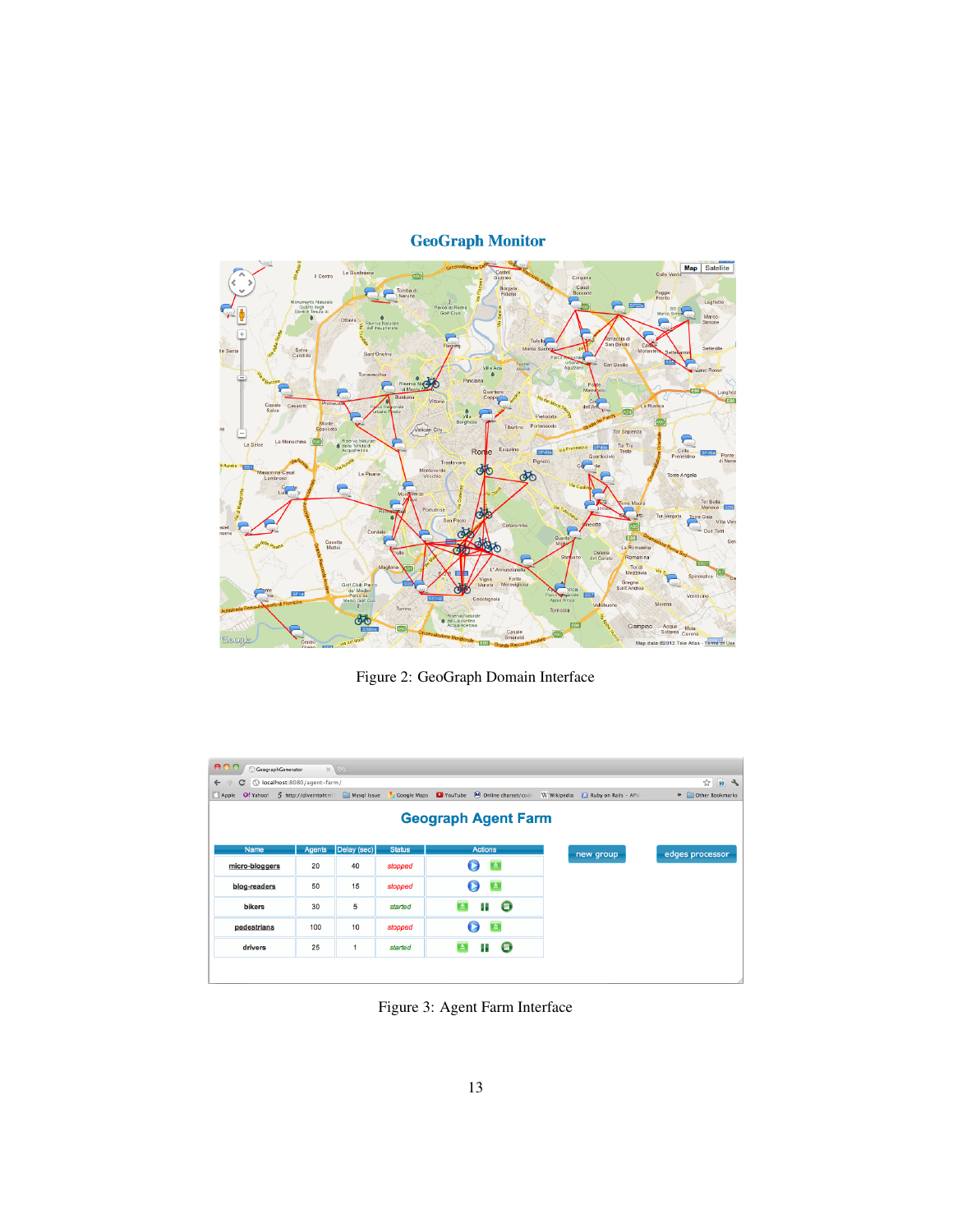| <b>Edges Processor</b><br>$\boldsymbol{\times}$ | <b>New Agent Group</b>   |
|-------------------------------------------------|--------------------------|
| process type                                    | name<br>italian-bloggers |
| job<br>÷                                        | agents type<br>blogger   |
| distance 3350 (mt)                              | agents 18                |
|                                                 | delay 21 (sec)           |
|                                                 |                          |
| set<br>h,                                       |                          |
| (a)                                             | (b)                      |



• delay between two subsequent actions.

The properties of an agent group can also be edited at run-time (i.e., after the creation). The web interface (see Figure 3) shows the list of all agent groups created and allows to control each group independently. In particular, a user can start one or more agent groups (play button) to test the desired configuration of the user community and therefore the resulting workload profile. All agent groups can also be destroyed (eject button), paused (pause button) and stopped (stop button). Notice that the stop behavior resets the behavior of the agent from the beginning, while the pause just stores the current state of execution. Thus when playing a stopped agent, the agent will start over (e.g., from his initial position), while when playing a paused agent, the agent will start from where he was paused (e.g., his last position).

We have currently implemented three types of simulated users:

- Bloggers: These type of simulated users randomly post comments. They simulate users posting comments on a map, such as travel log books.
- Readers: These type of simulated users randomly read blog posts. They simulate users browsing a map and reading related posts.
- Movers: These type of users move on the map while having enabled the tracing option. The agents select paths randomly among a path database. The path database consists of real paths available from the Internet and encoded in GPX, i.e., GPS eXchange Format<sup>12</sup>. GPX is an XML schema designed as a common GPS data format for software applications. It can be used to describe waypoints, tracks, and routes.

<sup>12</sup>http://en.wikipedia.org/wiki/GPS\_eXchange\_Format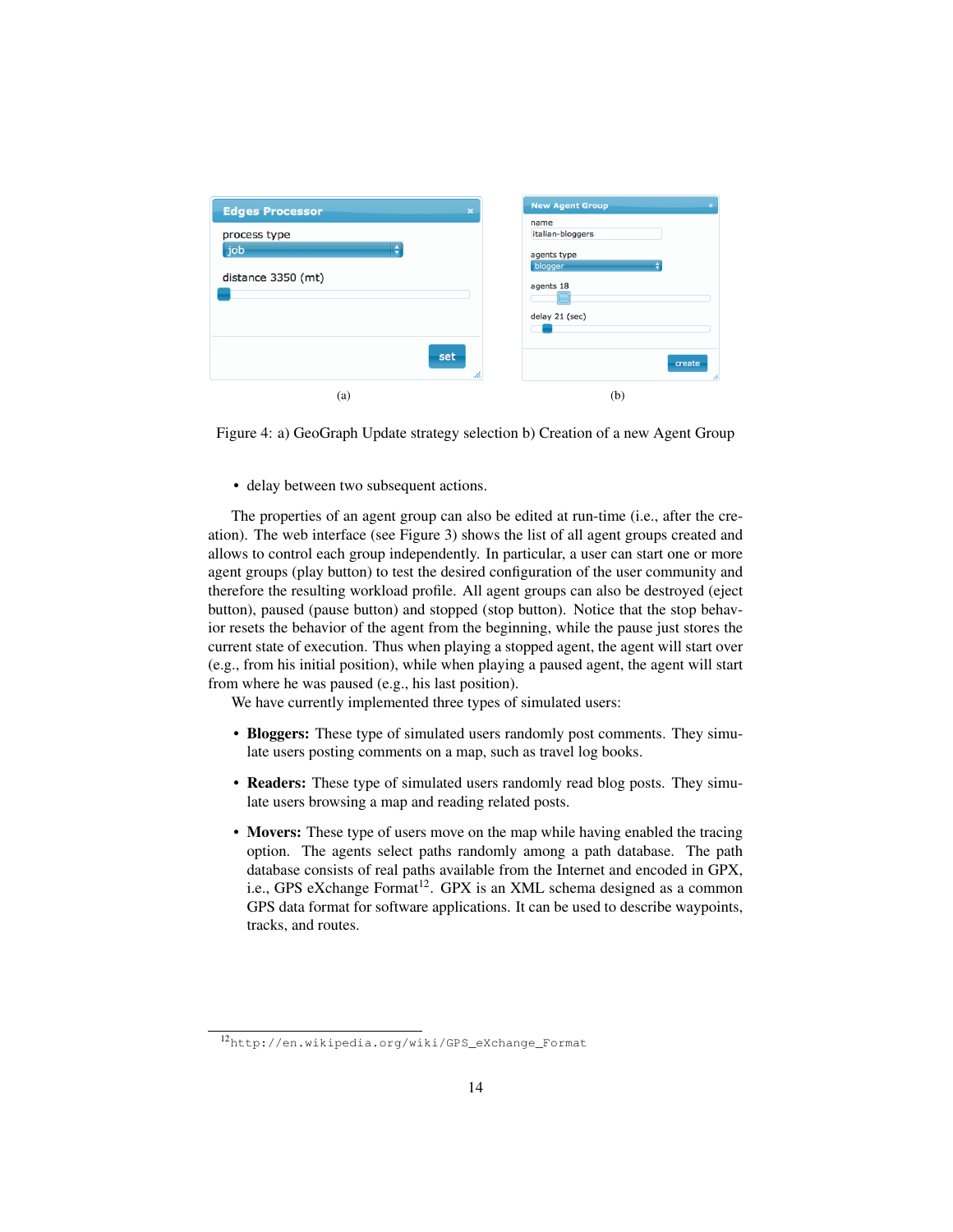## 4 Data Contention

In GeoGraph, the data structure maintaining locations and relations among users (i.e., a graph) is stored server-side, in the Distributed Software Transactional Memory platform at the core of Cloud-TM. This data structure will then be concurrently updated by a variable number of processing threads (physically distributed across a dynamically variable number of machines) to reflect the alteration of the geographical position of the users, and accordingly update the graph data structure.

As already mentioned previously, there are currently two methods for updating the edge data structure. In the following, we describe one of these approaches to highlight data contention issues. Nevertheless, similar considerations apply also to the other method.

Using simplified pseudo-code, an example of transaction used in GeoGraph to alter the graph topology could be the following:

Listing 2: Example pseudo code for Graph Update

```
1. #upon reception of a new position of some user "u"
   on_update {
        # at o mi c t r a n s a c t i o n s
2. transaction \bf{do} {
           # r e t r i e v e g r a p h node a s s o c i a t e d wit h u s e r u
3. myNode=Graph .get_node_of_user(u);
           #update (i.e. write) position of myNode
4. myNode.update_position();
           # remove e d g e s wit h c u r r e n t n ei g h b o u r n o d e s
           # that are now farther away than some threshold K
5. for_each n in neighbors (myNode) {
              # r e a d p o s i t i o n o f node " n "
              #read list of neighbor nodes of "myNode"
6. if (distance (n, myNode) \geq sonerThresholdK)#update (i.e. write) list of neighbor nodes of
                   # " myNode " and " n "
7. remove_edge (n, myNode)
8.    }
           # add edges with graph nodes that are
           # w i t h i n some t h r e s h o l d K
9. for_each_other_node n in Graph {
             # r e a d p o s i t i o n o f node " n "
10. if (distance (n, myNode) < somoThresholdK)# u p d at e ( i . e . w r i t e ) l i s t o f
                #neighbor nodes of "n" and "myNode"
11. add_edge(n, myNode)
12. }
13. }
14.}
```
This code block will be executed whenever a client updates his position, with a frequency that depends on the actual mobility patterns of users, ranging from very slow (e.g with users strolling around the city) to very fast (e.g. users traveling by car or train). As a consequence of the parallel manipulation of the graph, conflicts will arise on the data structures (e.g. lists) maintaining the set of edges between each pair of nodes.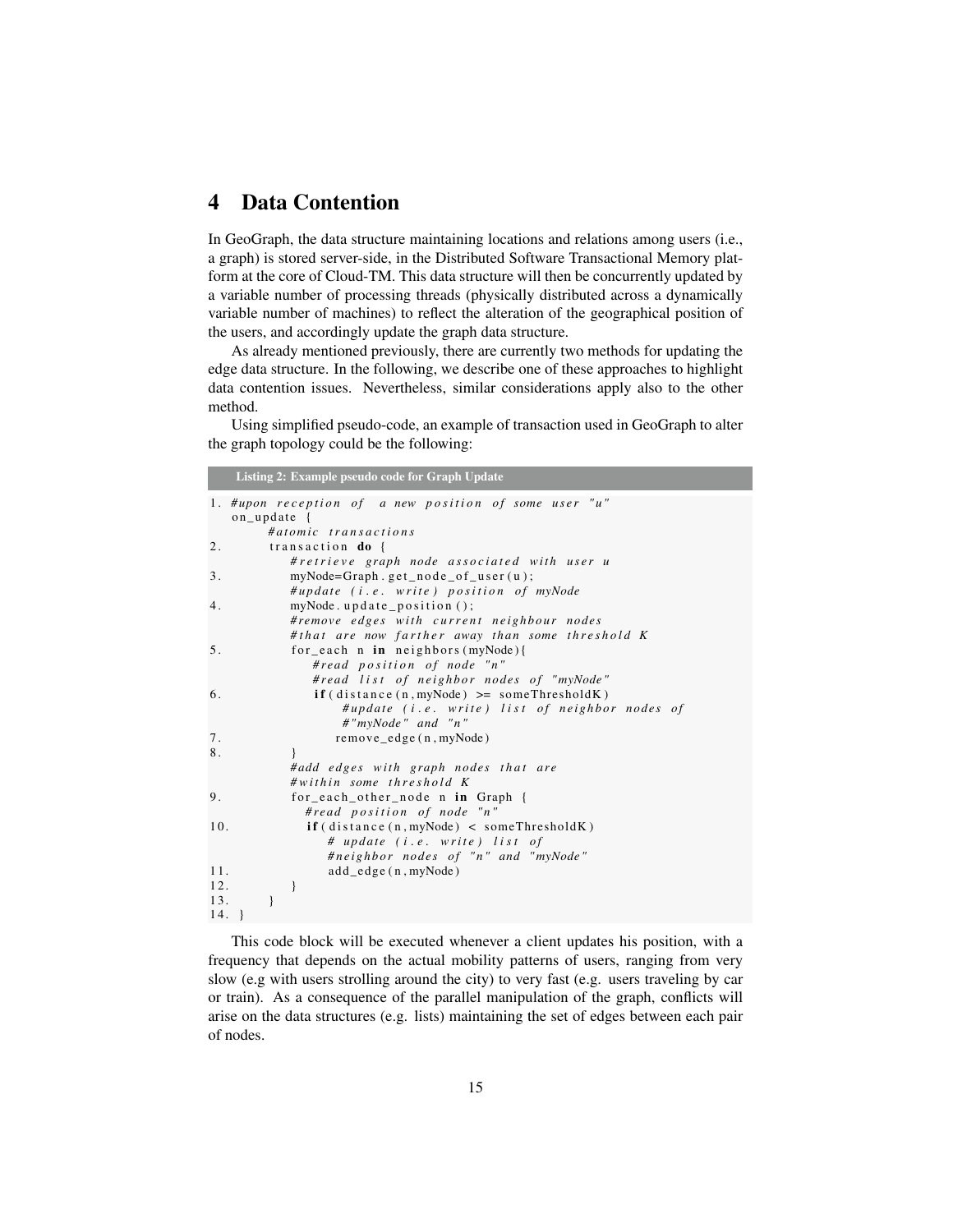For instance, assume that a transaction  $T$  executes line  $5$  and determines that node n is currently a neighbor of  $myNode$ . Now, if, before T is committed, n moves away and a transaction  $T^*$  removes n from the list of neighbors of  $myNode$ , the transaction T will have to be aborted since it has executed on a stale snapshot.

Other read/write conflicts may arise between lines 3, 6 and 10 of two concurrent transactions, where the former one updates the position of a node and the latter ones read this position to determine whether the graph topology should be altered.

As a final remark, note that line 9 of the pseudo-code adopts a naif approach that will be analyzed and improved during the following months. For example, in Geo-Graph only a subset of the graph's nodes will be considered into this "for" cycle. To this end, GeoGraph could adopt heuristics that will restrict the analysis only to the nodes that are in the same "geographic area" to  $myNode$  and/or exploit the indexing provided by the Cloud-TM search API. This will contribute to enhance the scalability of the algorithm.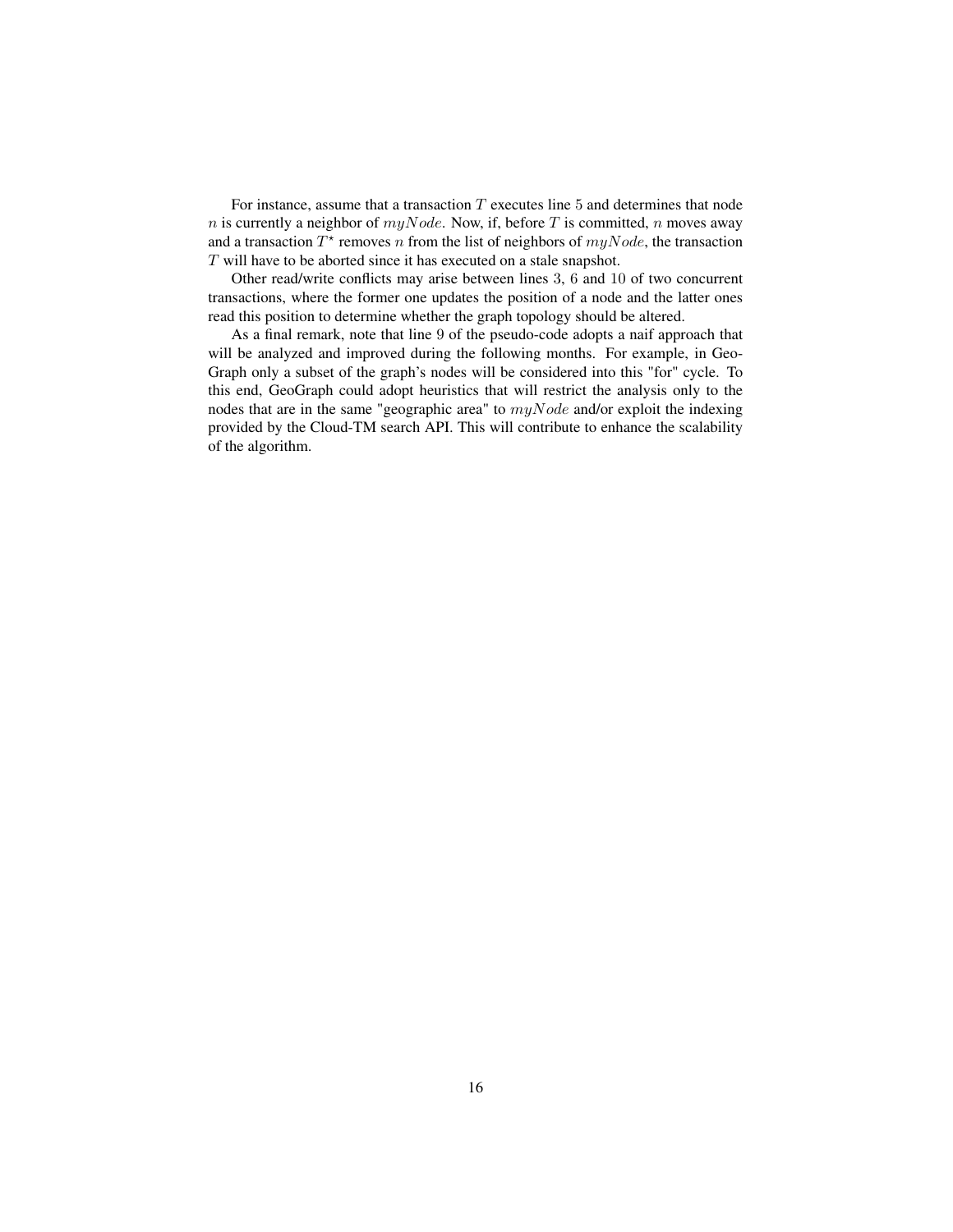## 5 Conclusions and Future Work

The current prototype of GeoGraph already includes all the core functionalities of many geo-social applications (i.e., position tracking, micro-blogging, social tracking). The prototype has been integrated with the Object Grid Mapper of the Cloud-TM Data Platform Programming API and can be used for preliminary benchmarking of the Cloud-TM Platform.

The GeoGraph Agent farm allows for simulating several synthetic workloads that span over the spectrum of profiles of typical geo-social apps. At this stage, we have already implemented a set of Autonomous Agents in the GeoGraph Agent Farm that can exhibit either a read-dominated or write-dominated workload profile, depending on their type.

The agent farm allows for dynamically varying the profile of the workload along two distinct dimensions: 1) read/write ratio and 2) intensity. Indeed, by deploying multiple groups with different numbers and types of agents, we can vary the read/write ration. Moreover, by changing the number of agents and the speeds at which they perform actions, we can change the intensity of the workload. Notice that, as agent groups can be edited at run-time, we can evolve the workload profile dynamically during the execution of experiments.

Let us consider the scenarios and workload profiles described in Section 1, at page 5, and how they can be replicated by using the current implementation of the Geo-Graph Agent Farm. Consistently, with the description provided above, in the first three scenarios the Graph Update services will be switched off and thus there will be low contention on data:

- 1. low traffic, low conflicts, read-dominated We launch a small number of Bloggers that start posting at a very low frequency and larger, yet small, number of Readers that read at a medium frequency.
- 2. hi traffic, low conflict, read dominated The previous scenario, can be modified to generate higher traffic, for example by increasing the number of agents or the frequency at which they produce.
- 3. hi traffic, low conflict, write dominated In this scenario we will deploy many Movers that will require position tracking. Several types of users can be simulated by adjusting the speed at which agents move (i.e., the frequency at which they send updates). For example, pedestrians could update their position every 10 seconds, bikers every 5 and drivers every 2.
- 4. hi traffic, hi conflict, write dominated If we enable the Graph Update in the previous scenario, a big number of conflicts will arise as described in Section 4, but the workload profile will not vary its characteristics.

In the near future, we will investigate if there is the need to provide other workload profiles as a result of the preliminary benchmarks. Besides this, we are already planning to improve the current version in several ways. The current handling of the Graph Update is rather naif, and we predict that there may be scalability issues. One way of addressing the problem is to integrate with the Cloud-TM Search API that will deliver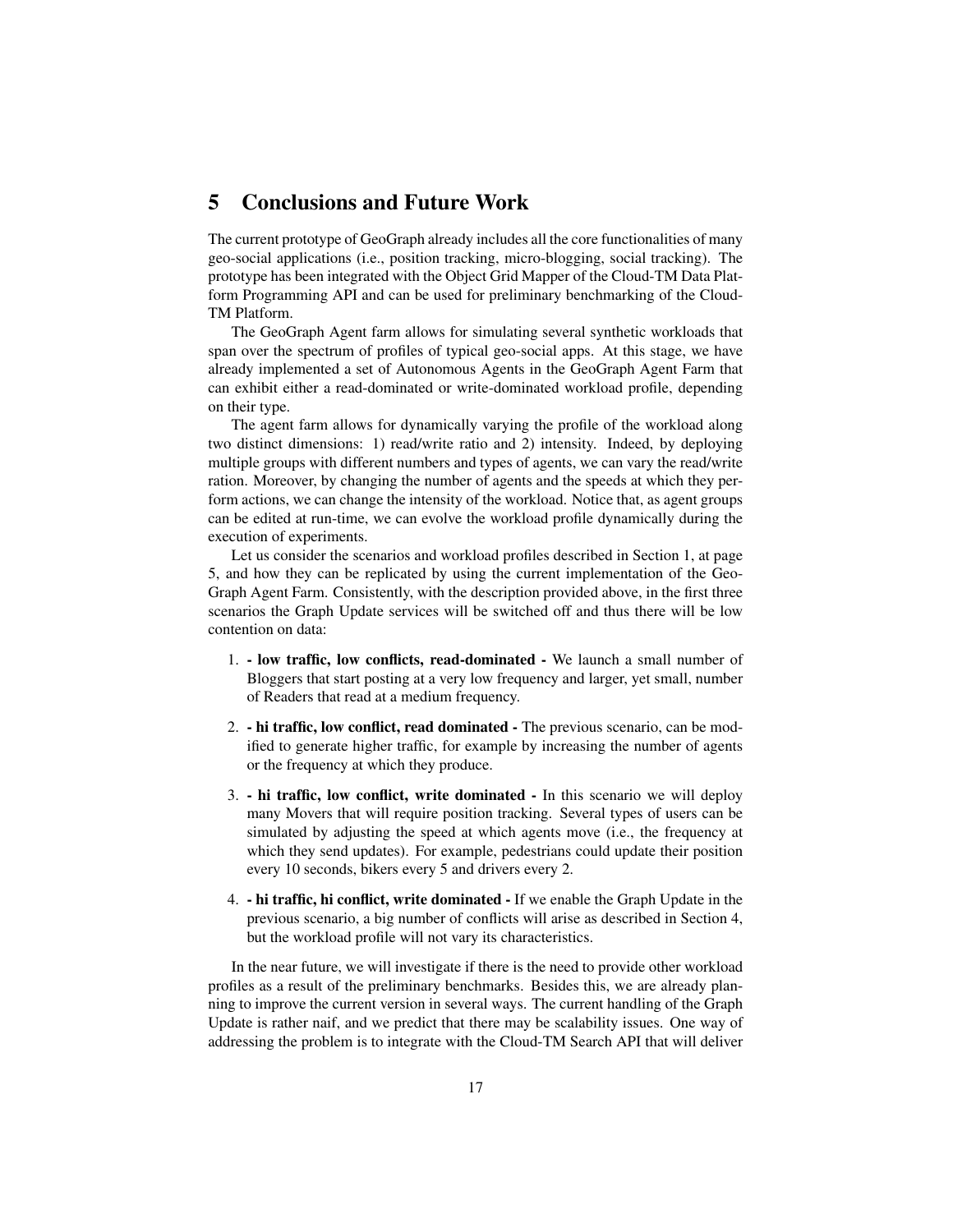an efficient implementation of geographical queries. In case this is not enough, we will design more scalable algorithms for Graph Update, some of which are already under discussion within the consortium.

There can be potentially a huge number of computational tasks that run in parallel both in the GeoGraph Agent Farm and in GeoGraph itself. To date, these tasks are clustered and load balanced by using HornetQ. However, this approach does not take into account locality of data (that is of crucial importance in geographical applications) and it can introduce performance overheads as the number of nodes grows. To address this issue, we plan to integrate with the Cloud-TM Distributed Execution Framework (DEF) as it allows for placing computational tasks close to the data that will be accessed by this task. Finally, DEF will allow us to synchronize the execution of the tasks (through Joins and Forks), features that would be greatly beneficial for a more accurate control of the GeoGraph Agent Farm.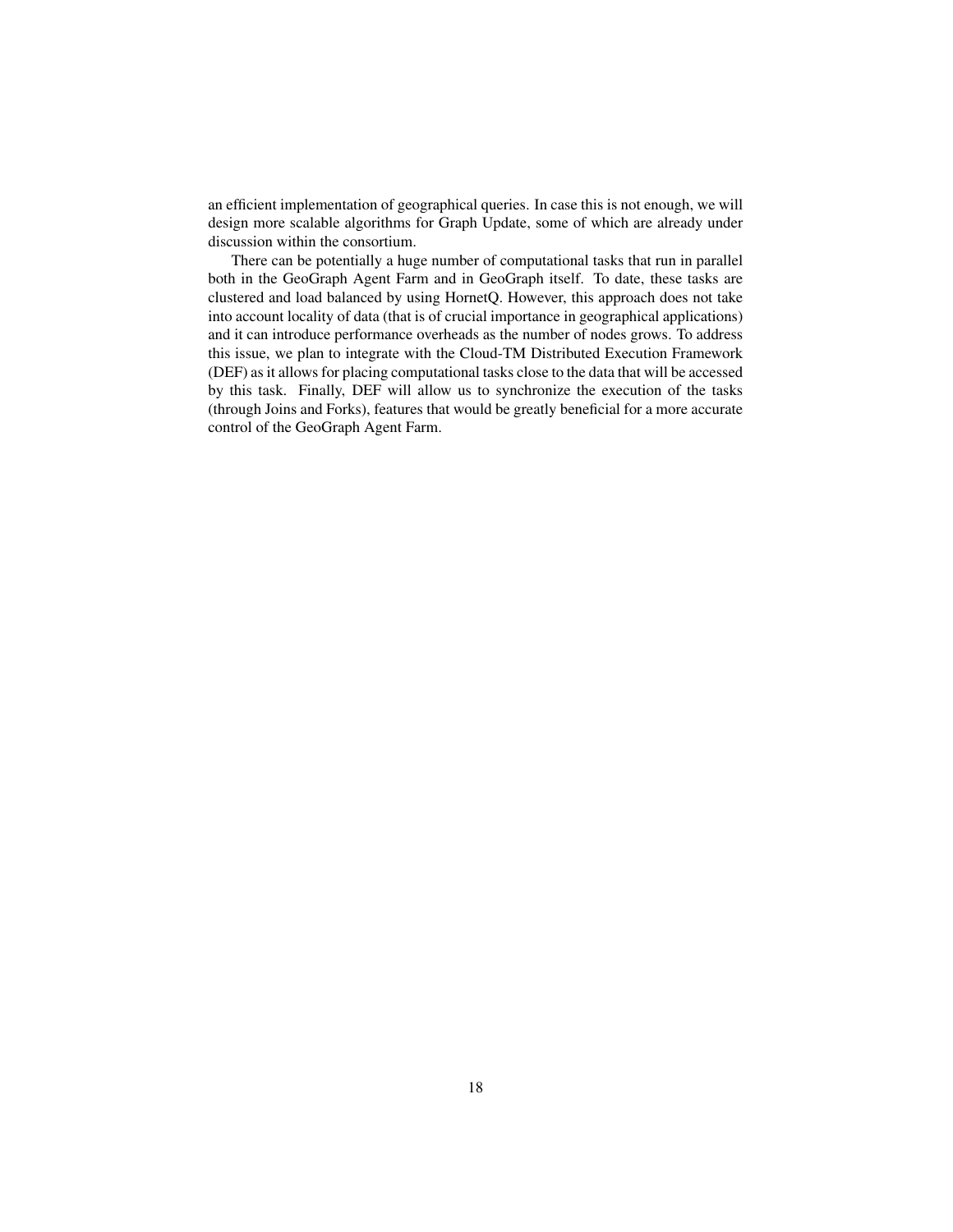## A Getting Started

In the following we provide a brief quick start guide for running GeoGraph and Geo-Graph Agent Farm. It is highly recommended to follow the latest instructions available online at the bottom of the following pages:

- https://github.com/algorithmica/geograph
- https://github.com/algorithmica/geograph-agent-farm

At first run GeoGraph, by performing the following steps:

- 1. Install TorqueBox v2.0.0.beta3<sup>13</sup>.
- 2. Clone the project from the git repository:

```
git clone git://github.com/algorithmica/geograph.git
```
3. Install the needed gem libraries: open a shell, cd to the project folder and run

jruby -S bundle install

Note: if you are on a Linux machine you must add two gems to the Gemfile before executing the bundle install open the Gemfile (in the root of the application) and add

gem 'execjs' gem 'therubyracer'

4. Setup the database (make sure sqlite3 is installed):

jruby -S rake db:setup

Note: The Sqlite3 database is used exclusively for the authentication of the admin user.

5. Deploy the application into TorqueBox by executing this command in the project folder:

jruby -S rake torquebox:deploy

6. Run TorqueBox:

jruby -S rake torquebox:run

7. Run the Socky Websockets server by executing this command in the project folder:

jruby -S socky -c socky\_server.yml

<sup>13</sup>download it (http://torquebox.org/release/org/torquebox/torquebox-dist/2. 0.0.beta3/torquebox-dist-2.0.0.beta3-bin.zip) and follow the installation instructions (http://torquebox.org/documentation/current/installation.html)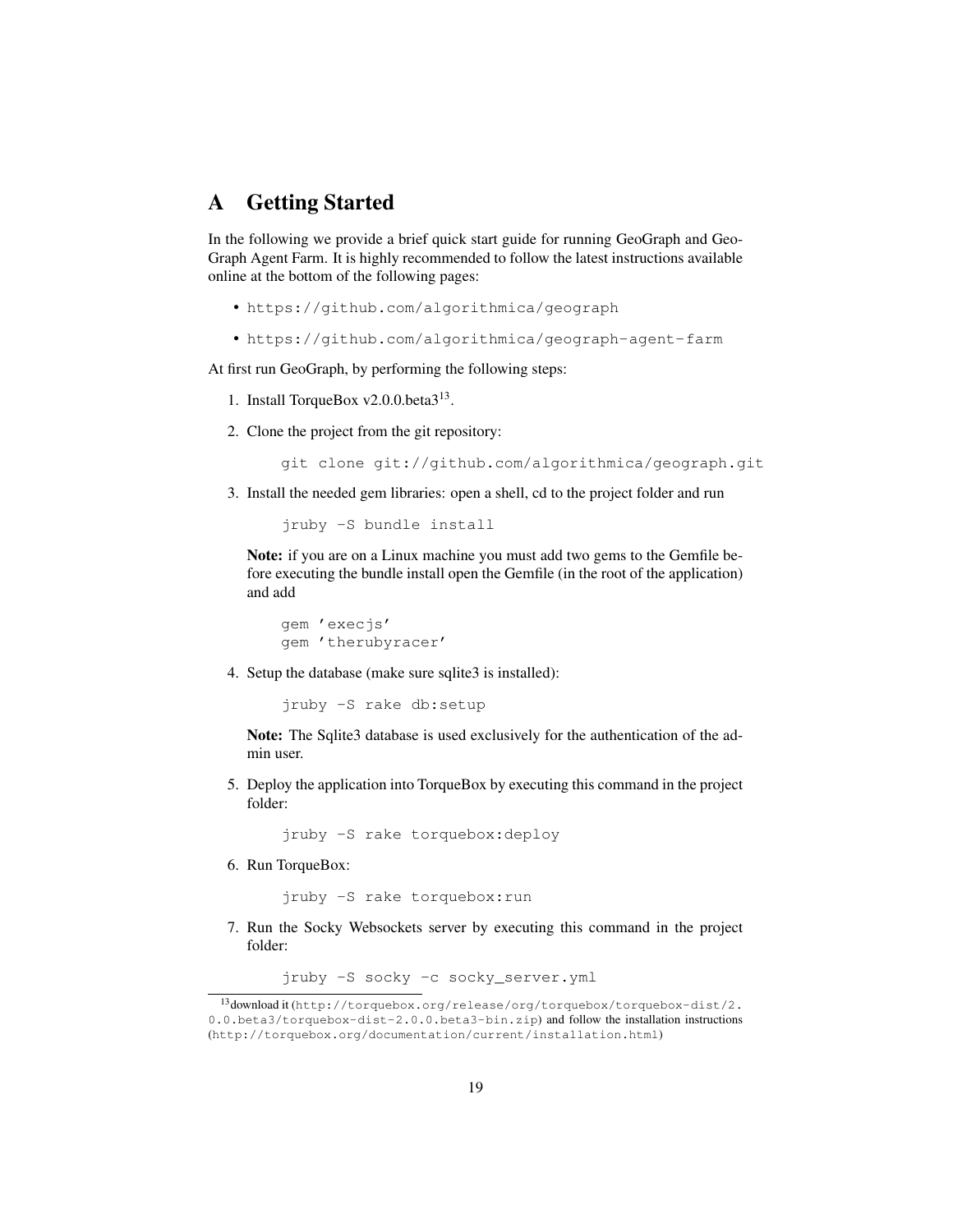8. Open the browser at localhost:8080, signup and you will see the GeoGraph map.

Then, to run the GepGraph Agent Farm do as follows:

1. Clone the project from the git repository:

```
git clone
git://github.com/algorithmica/geograph-agent-farm.git
```
2. Install the needed gem libraries: open a shell, cd to the project folder and run

```
jruby -S bundle install
```
Note: if you are on a linux machine you must add two gems to the Gemfile before executing the bundle install open the Gemfile (in the root of the application) and add

```
gem 'execjs'
gem 'therubyracer'
```
3. Setup the database (make sure sqlite3 is installed):

jruby -S rake db:setup

Note: The Sqlite3 database is used exclusively for the authentication of the admin user.

4. Deploy the application into TorqueBox by executing this command in the project folder:

jruby -S rake torquebox:deploy['/agent-farm']

5. Run TorqueBox:

jruby -S rake torquebox:run

6. Open the browser at localhost:8080/agent-farm, signup and you will see the GeoGraph Agent Farm console.